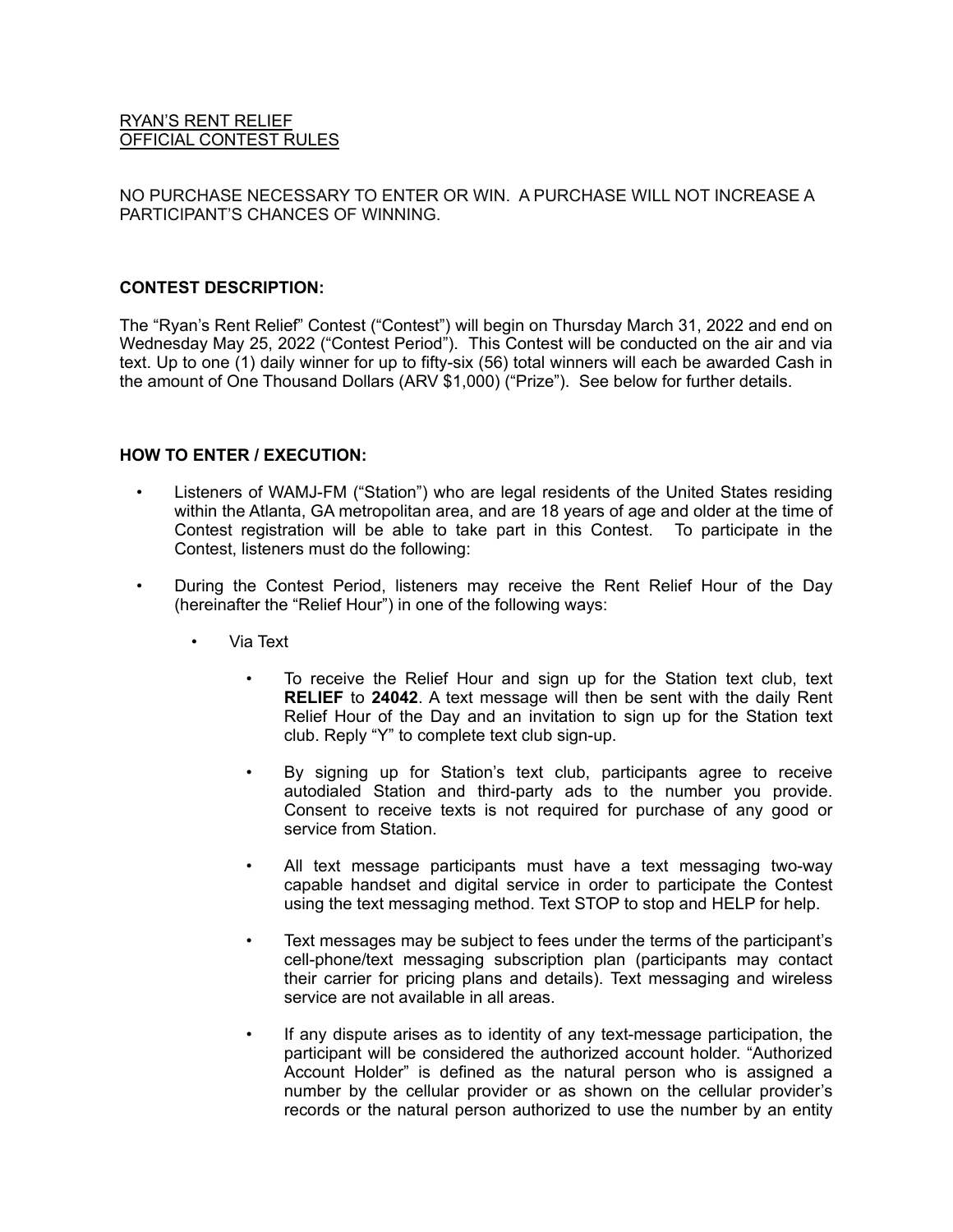that is shown on the cellular provider's records for that number.

- Via On-Air Announcement
	- During the Contest Period, listen to the Station for the on-air announcement at 9:00am EST for the Relief Hour.
- WARNING: Online listeners to streamed broadcasts may experience a lag in transmissions due to buffering limitations. Contest participants should not rely on streamed broadcasts to participate in the Contest.
- Once the Relief Hour is obtained, listen to the Station during that time. Contestants must memorize five (5) songs that played during the Relief Hour. Memorized songs do not need to be played consecutively as long as they played during the designated timeframe.
- Contestants must listen at 4:45pm EST for the on-air announcement for the 17<sup>th</sup> caller to contact the Station. Be the designated caller at 404-741-1075 after the on-air solicitation for callers has been made.
- Eligible callers will be asked to provide five (5) songs that played during that day's Relief Hour within thirty (30) seconds.
- Eligible callers who correctly provide five (5) songs that played during that day's Relief Hour within thirty (30) seconds will be deemed the winner and awarded the prize. Winners will be asked to verify their contact information (e.g. name, address, phone number, and email address).
- Should an eligible caller fail to correctly provide five (5) songs that played during that day's Relief Hour, or take longer than thirty (30) seconds to recite the songs that played, no prize will be awarded and the prize amount will be added to the following day's prize. The cash prize will continue to be added to each successive day until the next Contestant wins.
- Winners must provide valid identification (e.g. via valid state-issued driver's license, passport or other government-issued I.D. containing the person's name, date of birth, and photograph) to claim the prize. Identification documents must match information previously provided to the Station.
- Prizes will be awarded only upon winner verification and final approval by the Station.
- Entrants agree to be bound by the terms of these Official Rules and by the decisions of Station management which will be final and binding in all matters pertaining to this Contest.

#### **ELIGIBILITY RESTRICTIONS:**

The Contest is open to listeners of the Station who are legal residents of the United States residing within the Atlanta, GA metropolitan area and are 18 years of age and older as of the commencement date of the Contest.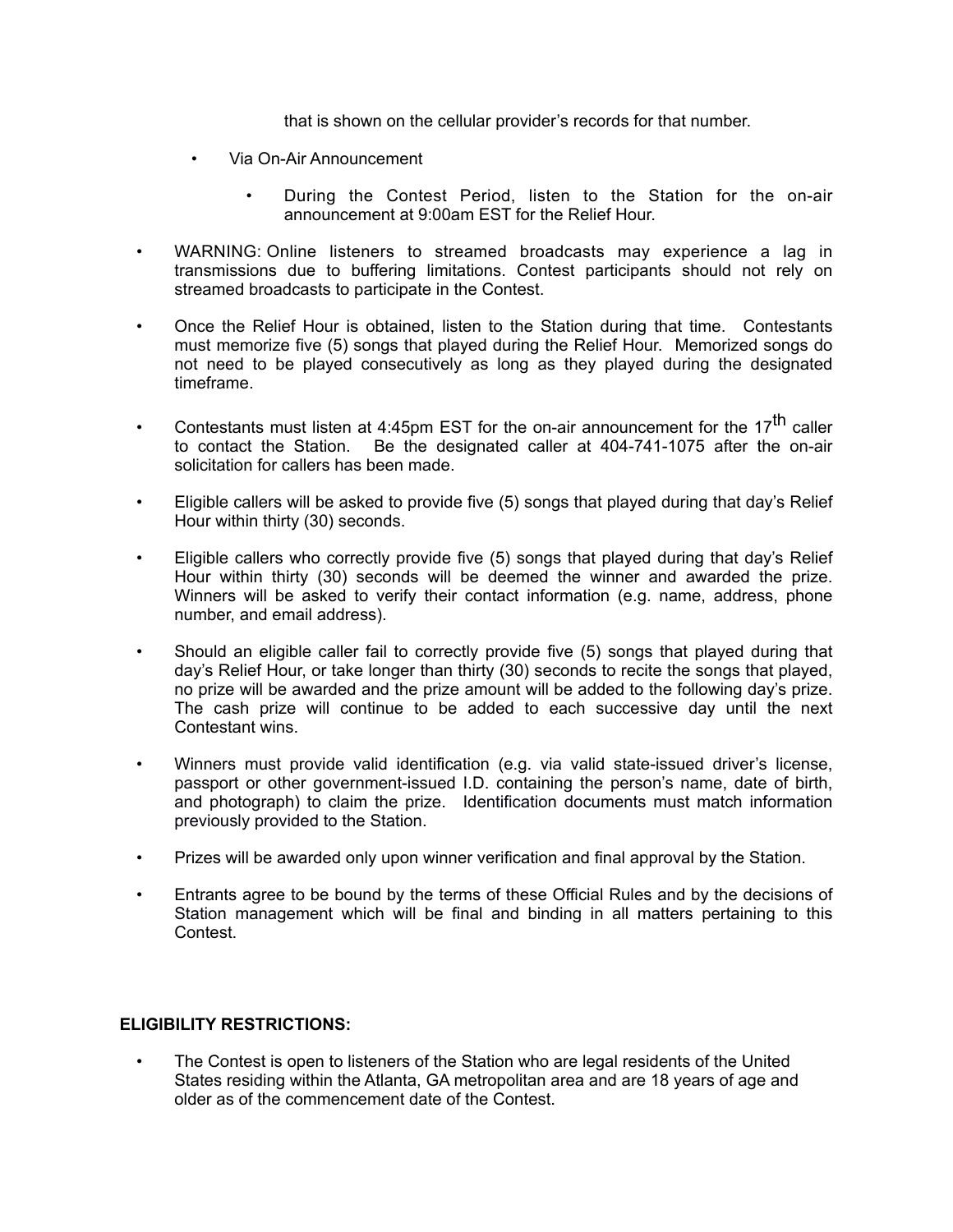- Employees of the Station, Urban One, Inc. ("Company"), its subsidiaries, affiliates, general sponsors, advertisers, competitors, promotional partners, other radio stations in the Atlanta, GA metropolitan area, and members of the immediate families or those living in the same households (whether related or not) of any of the above are NOT eligible to participate or win in this Contest. For purposes of this Contest, immediate family members mean spouses, parents, grandparents, children, and siblings and their respective spouses.
- Unless otherwise specified, participants may only win one (1) prize during this Contest.
- Persons who have won a prize in another Contest or promotion of any kind from the Station within the thirty (30) day period immediately preceding the start date of this Contest are not eligible to participate. Only one person per family or household (whether related or not) may win in any promotion from the Station during any thirty (30) day period.

# **PRIZES:**

The following prize elements will be awarded:

- Cash in the amount of One Thousand Dollars (ARV \$1,000)
- All cash prizes won will be awarded in the form of a check. Checks must be claimed at Station's offices via curbside pickup. No prizes shall be mailed.
- To the extent that prize elements are provided by third-party providers, winner agrees to look solely to applicable prize providers with respect to any claims, losses, or disputes in connection therewith.
- The prize may only be claimed by the actual winner. Friends and family members are not eligible to claim the prize on behalf of the winner.
- No substitution of prize is offered, no transfer of prize to a third party is permitted and non-cash prizes may not be redeemed for cash value, except as determined by Station management and/or any sponsor in its sole discretion. The Station reserves the right to substitute an item of equal or greater value in the event an advertised prize element is unavailable.
- All Contest winners must sign and date official Station release and waiver forms as requested. Failure to do so will result in winner forfeiting the prize.
- The Station, the Company, and its affiliates and promotional partners shall not be liable for any claims made by ineligible entrants.
- If for any reason a Contest winner decides not to accept the prize awarded, the winner may be required to sign a release form acknowledging forfeiture of the prize. It will be at the discretion of the Contest administrator and / or Contest sponsor if another entrant is to be selected as the winner if time permits.
- In the event any winner is found to be in violation of these Official Rules or is otherwise determined by the Station, in its sole discretion to be ineligible, he/she may be required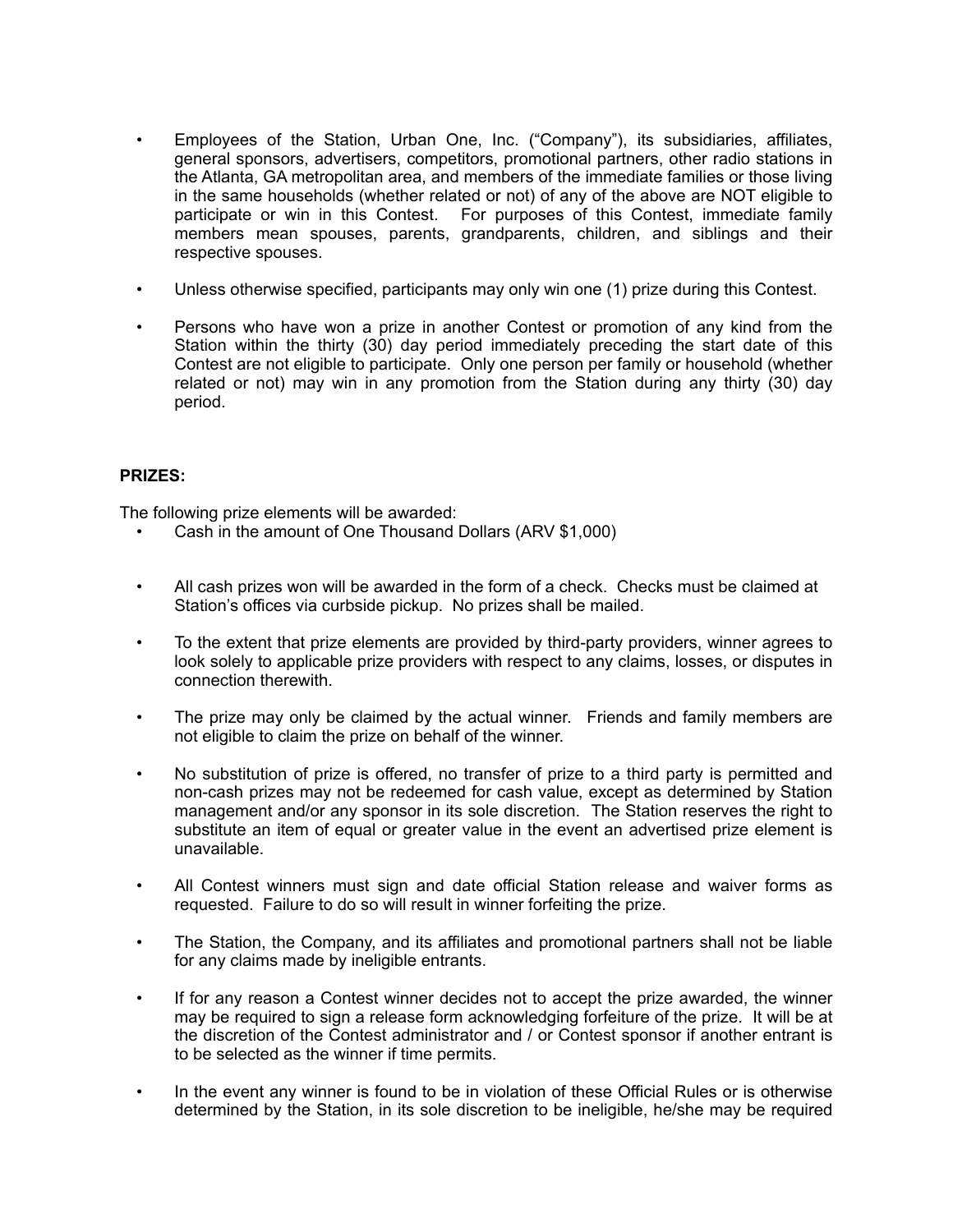to forfeit the prize or to reimburse the Station and / or any sponsor for the stated value of the prize if such a violation is found after the prize has been used by the winner.

# **GENERAL CONDITIONS:**

- Winners are responsible for payment of all applicable taxes associated with the receipt of the prize.
- Any person winning over \$600.00 in prizes will receive an IRS form 1099 at the end of the calendar year for tax purposes and a copy of such form will be filed with the IRS as required by law.
- No purchase necessary. Contest is void where prohibited. Contest is subject to all applicable federal, state and local laws and regulations.
- Odds of winning depend upon the number of eligible entrants participating during the Contest Period.
- By participating in the Contest, the winner or winners agree to have their name, voice, or likeness used in any advertising or broadcasting material relating to this Contest, in any media now known or hereafter devised for advertising or promotional purposes without additional compensation, and must sign a publicity release prior to acceptance of the prize. By entering this Contest, each participant agrees to comply with the Official Rules and the decisions of Station management which shall be final and binding in all aspects relating to the Contest.
- All Contest winners will be required to sign a liability release prior to acceptance of any prize. Pursuant to the liability release, the winner or winners will agree to hold the Station, the Company, any other Contest parties and each of their respective affiliates, subsidiaries, agencies, officers, shareholders, directors, employees, agents and representatives of each of the foregoing, harmless against any and all claims or liability, directly or indirectly related to or arising from or in connection with Contest participation or the acceptance, possession or use  $\overline{\ell}$  misuse of awarded prize or any portion thereof, or participation in prize-related activities, including but not limited to any related travel.
- The Station retains the right to disqualify any entrant if all Contest rules are not followed. Contest void if prohibited by law.
- So long as no participant is materially adversely affected, the Station reserves the right to make changes in these Contest rules, which will become effective upon being announced on the air and / or posted online.
- The Station, the Company, participating sponsors and their respective parent companies, subsidiaries, affiliates or their representatives, agents and employees are not responsible for the inability of any entrant to complete or continue a telephone call, internet registration or text entry due to equipment malfunction, busy lines, inadvertent disconnections, unavailable network, server, Internet Service Provider (ISP) or other connections, communication failures or human error that may occur in the transmission, receipt or processing of entries, including any injury or damage to any computer arising from or relating to participation in this Contest. Any use of robotic, macro, automatic, programmed or like entry methods will void all such entries, and may subject that entrant to disqualification.